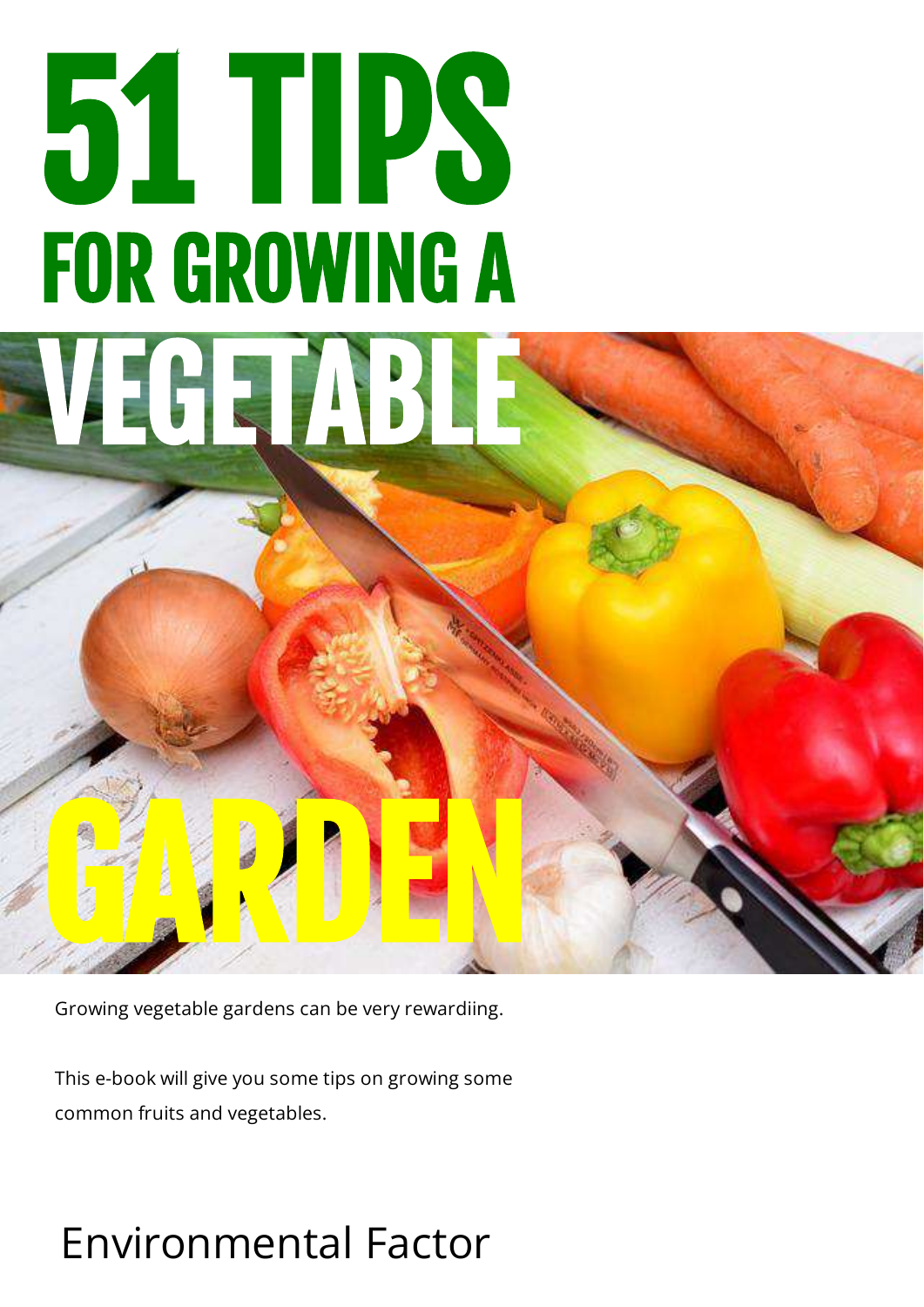| $\frac{2}{\sqrt{2}}$ |
|----------------------|
| É<br>$=$             |
|                      |
|                      |
| $\sim 100$           |
|                      |
|                      |
| ٦                    |
| $\epsilon$           |
| نه                   |
|                      |
| J                    |
|                      |

| 01 | <b>Setting Up Your Garden</b> |
|----|-------------------------------|
| 02 | <b>Tomatoes</b>               |
| 03 | <b>Sweet Corn</b>             |
| 04 | <b>Radishes</b>               |
| 05 | <b>Carrots</b>                |
| 06 | Peas                          |
| 07 | <b>Green Beans</b>            |
| 08 | <b>Potatoes</b>               |
| 09 | <b>Bell Peppers</b>           |
| 10 | <b>Watermelon</b>             |
| 11 | <b>Pumpkins</b>               |
| 12 | Summer Squash                 |
| 13 | <b>Strawberries</b>           |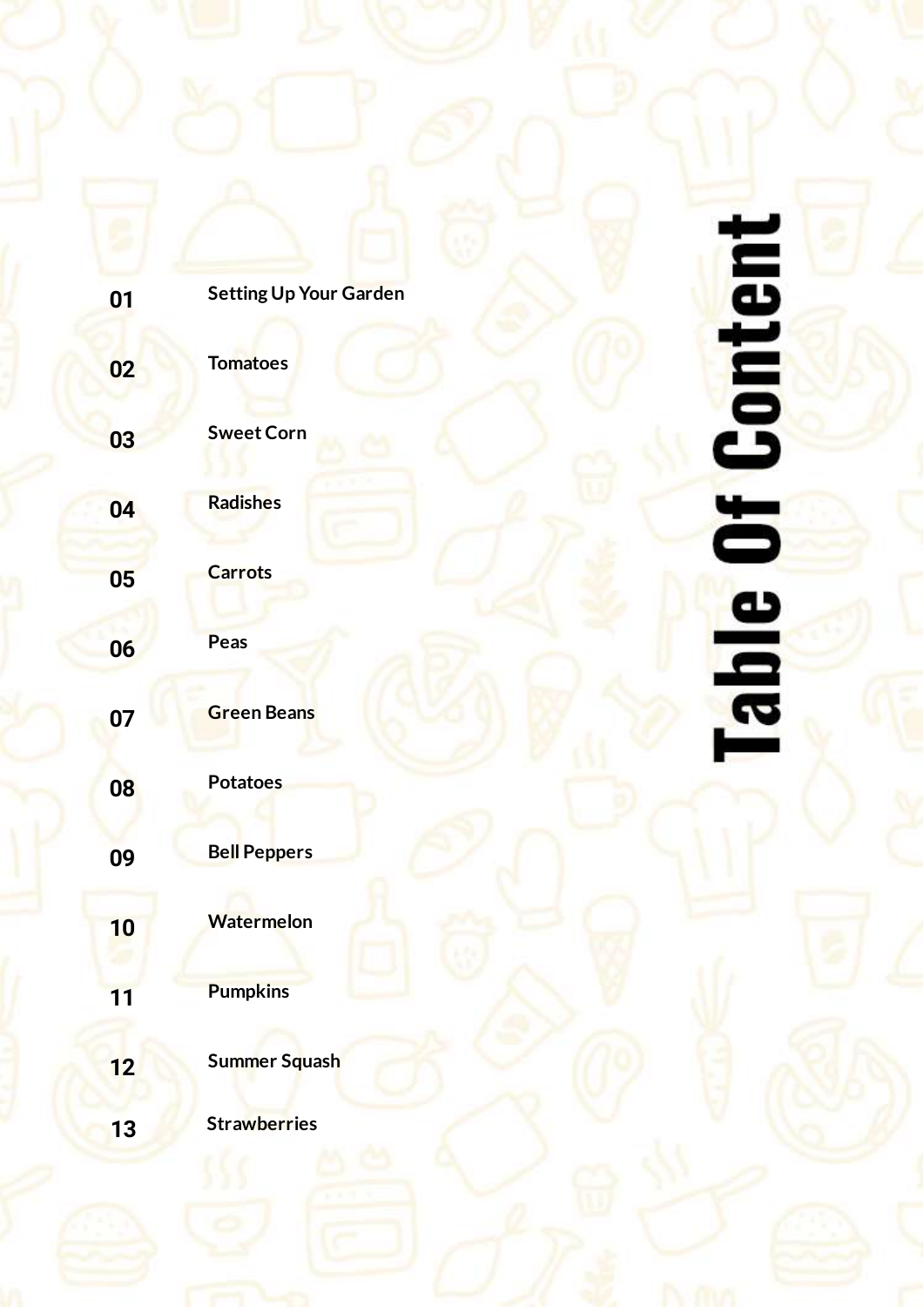# <span id="page-2-0"></span>Setting Up Your Garden



### 1. Size

The first thing that you need to do is decide how much space you need to plant your garden. Depending on this space, figure out how many plants to plant.

### 2. Light

Vegetable gardens need plenty of sunlight. Generally speaking, the more sun the better. Don't plant your garden too close to trees or anything else that will shade it too much.

### 3. Raised Beds

Vegetables need good drainage when they grow, so it's a good idea to plant them in raised beds. You can make these out of cement blocks or wood. If you don't have these resources, you can plant on raised mounds of dirt.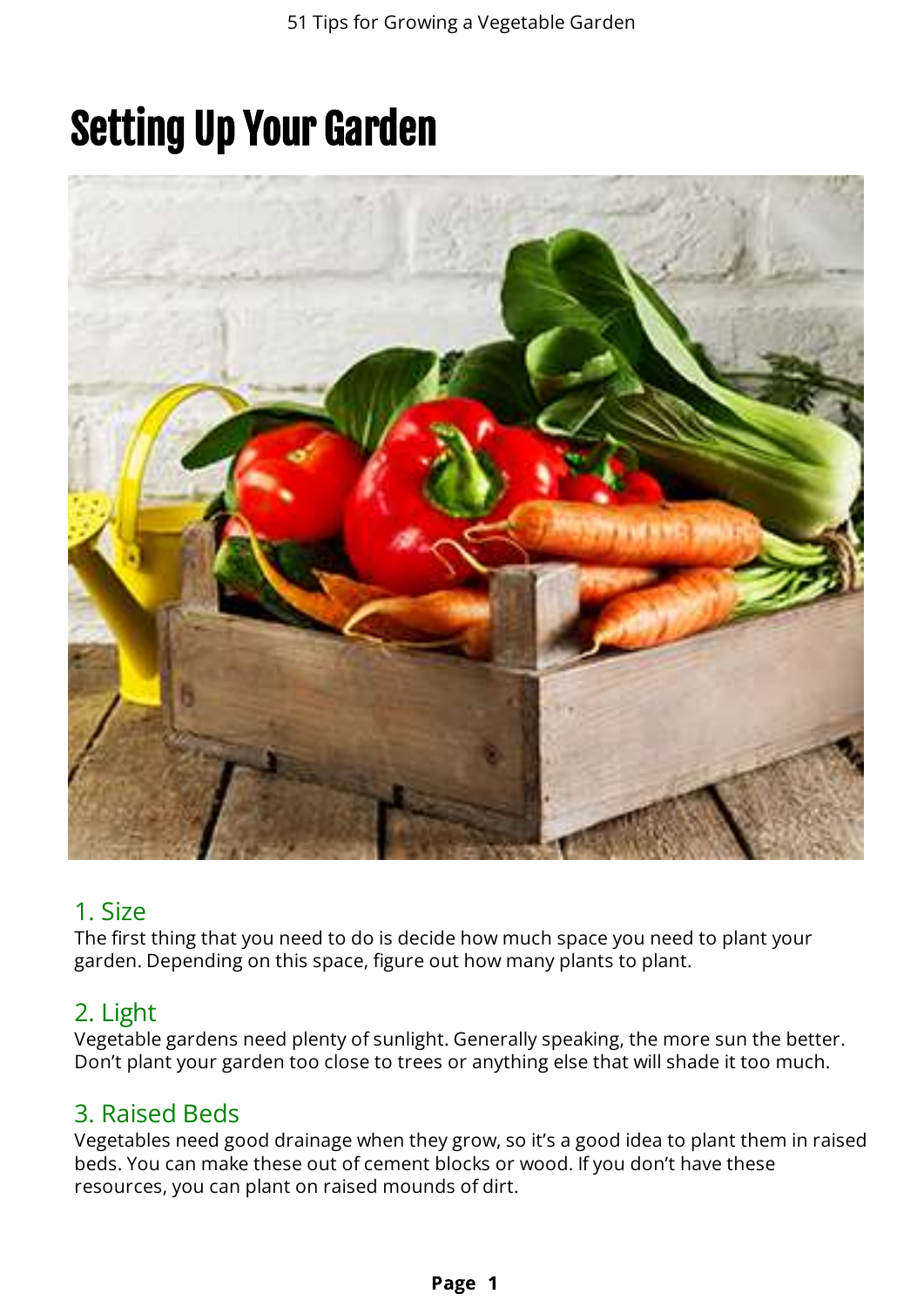

### <span id="page-3-0"></span>**Tomatoes**

#### 4. Preparation

There are so many varieties of tomatoes to choose from. It's a good idea to plant tomatoes when the soil is warm, after danger of frost is over.

### 5. Planting

If you're planting dwarf plants, place them 12 inches apart in the row. If you're planting staked plants, place them 15 to 24 inches apart.

### 6. Watering

Tomatoes need plenty of water, especially during dry summers. Water them thoroughly every couple of days. Tomatoes in containers may need daily or even more frequent watering.

### 7. Harvesting

You'll know when your tomatoes are ready when they're firm and fully colored. In hot summer weather, pick your tomatoes every day or two. Even after they're picked, they'll continue to ripen slowly over the next several weeks.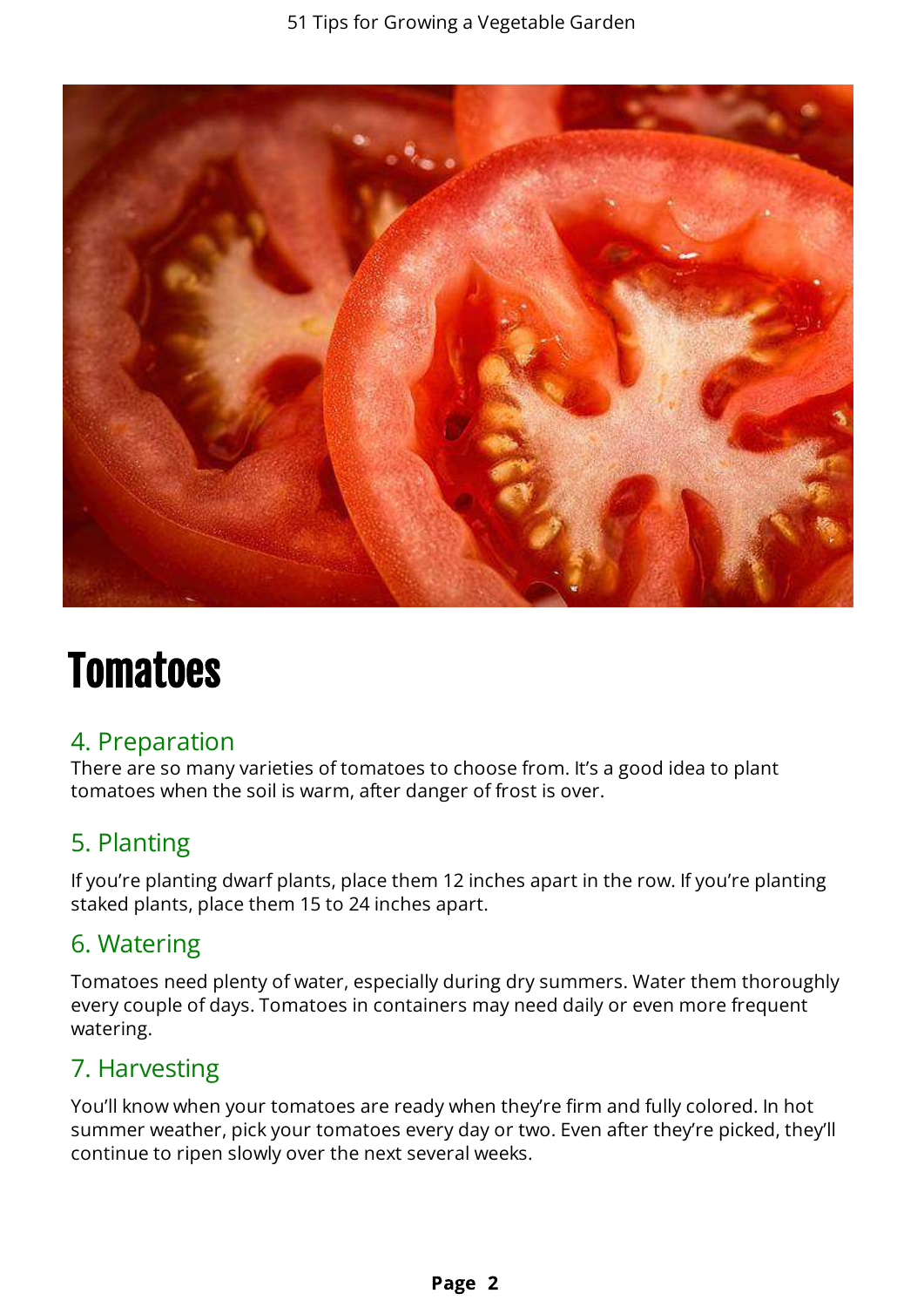### Sweet Corn

### <span id="page-4-0"></span>8. Preparation

Like tomatoes, there are lots of different varieties or corn. Sweet corn needs warm soil. You should plant corn just before the frost-free date.

### 9. Planting

Place the seeds 1/2 inch deep in cool, moist soil. Space the kernels 9 to 12 inches apart in the row. It's a good idea to plant two or more rows side by side to ensure good development. Allow 30 to 36 inches between rows.

#### 10. Fertilizing

Fertilize around the tomato seeds right when you plant them. When your corn reaches almost 10 inches, fertilize again. Corn will be ready to harvest 3 weeks after the first silk appears.

#### 11. Harvesting

Your corn will be ready to harvest in 60-85 days. To pick them, break the ear from the stalk close to the base so as not to damage the ear or the stalk.

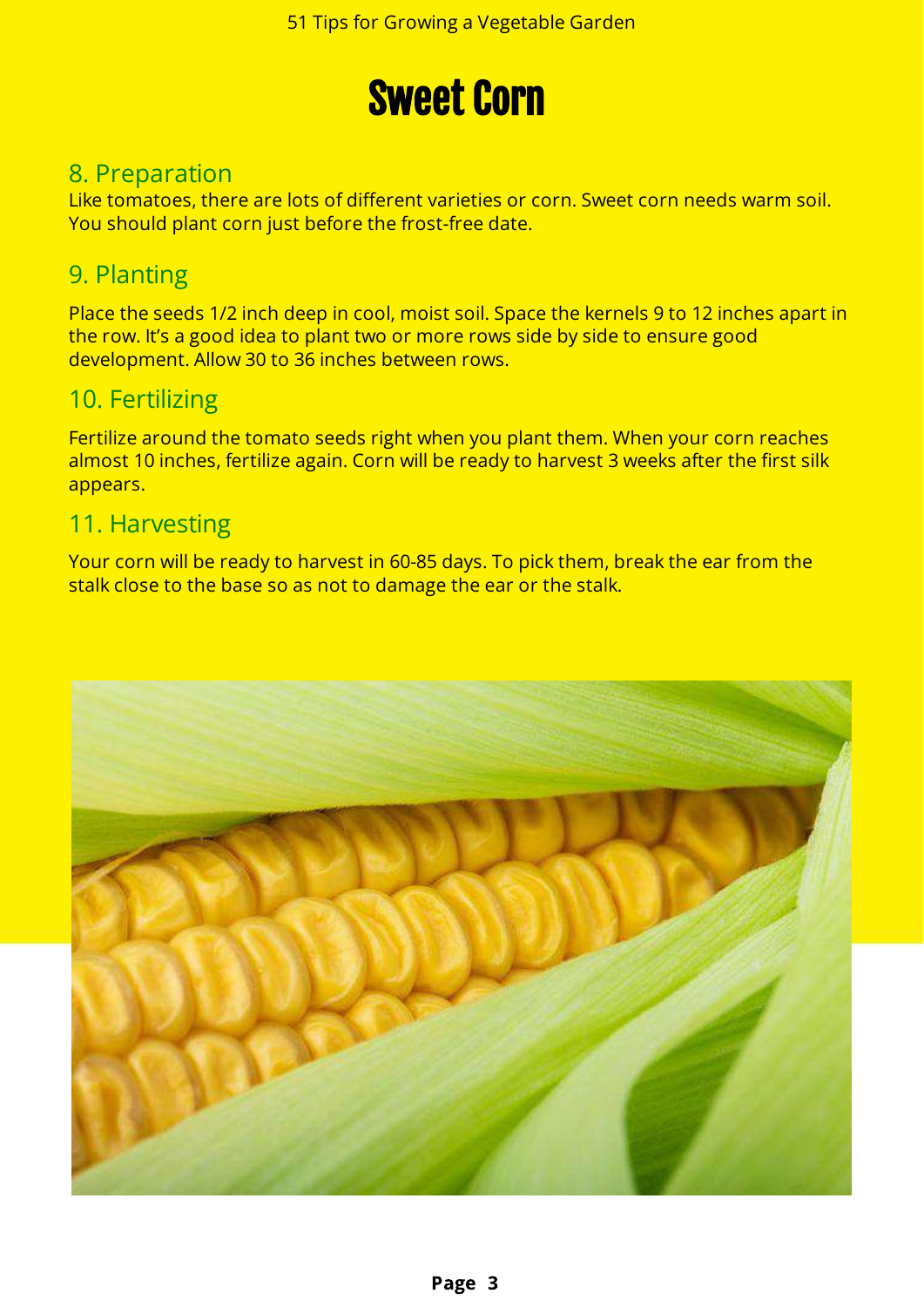

# <span id="page-5-0"></span>Radishes

### 12. Preparation

Radishes need a fine, well-prepared seed bed. It's a good idea to apply animal manure or compost about 6 weeks before planting. This helps build up the water-holding capacity of the soil, and it balances the nutrient supply.

### 13. Planting

Plant small radishes 1-2 inches apart, and larger varieties 6 inches apart. You can grow several rows of radishes in a bed as long as you keep your beds at least 2 feet apart.

### 14. Watering

Radishes need consistent moisture. If they dry out during their growth, they'll become bitter. Keep your radishes plenty moist throughout the growing season. You can use straw mulch to help retain moisture in your soil.

### 15. Harvesting

Most radish varieties mature in 25 to 35 days. They're only mature for a short time, so if left in the ground too long, they can become pithy and mealy. It's a good idea to watch them closely and pick a radish every so often to determine their maturity.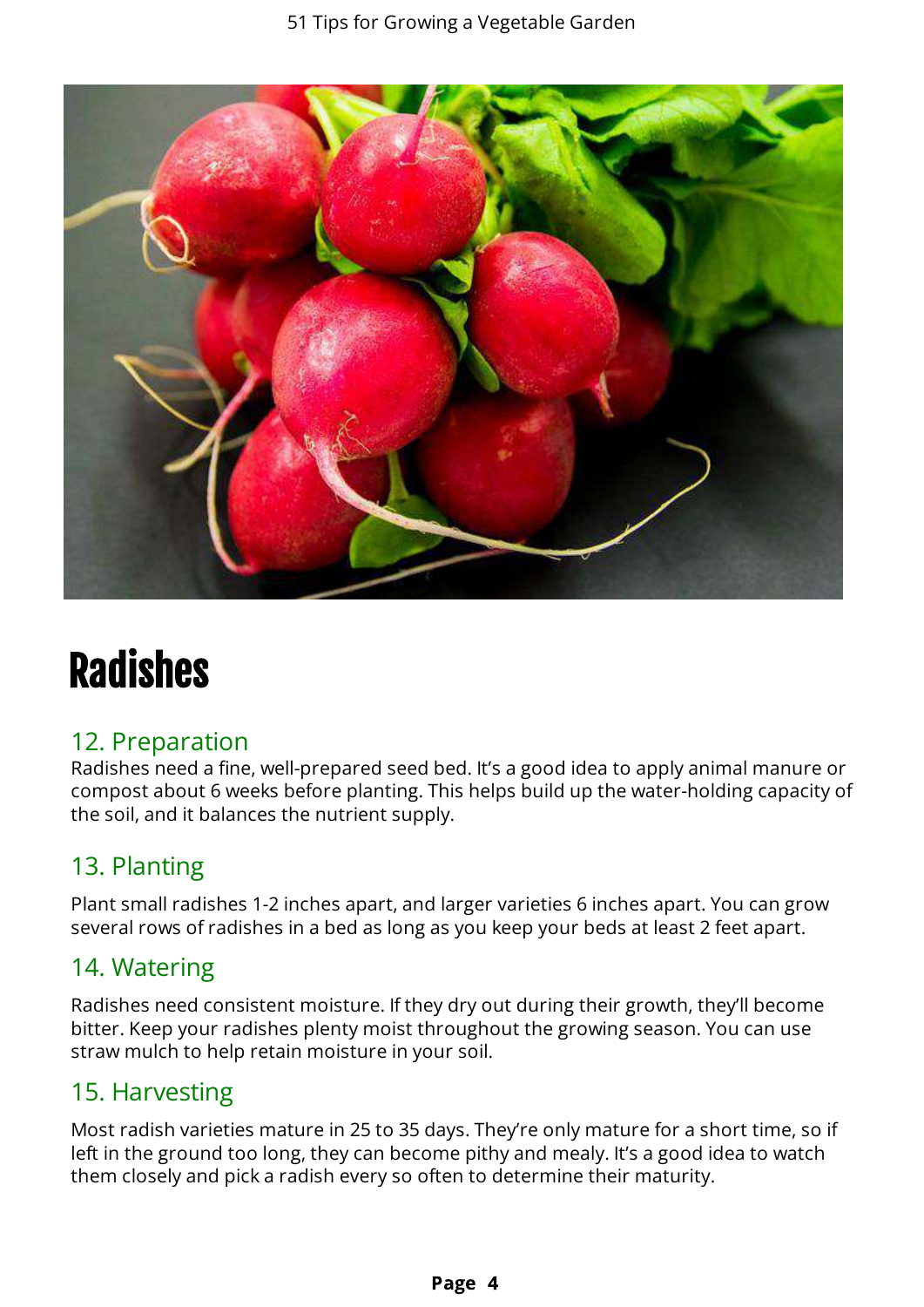

# <span id="page-6-0"></span>**Carrots**

#### 16. Preparation

Carrots grow well in well drained, sandy soil. Make sure the soil is nice and loose down to 12 inches or more to allow for good root development. Make sure your soil doesn't have any rocks and twigs.

### 17. Planting

Carrots don't require much space. It all depends on how big the roots are at harvest time. If you're growing baby carrots, spacing them between 3/4 of an inch and 2 inches. If you want bigger carrots, thinning to a final spacing of 2 inches-4 inches is about right.

### 18. Watering

Carrots need a good moisture supply to become well established and to produce good root development. Carrots need at least 1 inch of water each week during the growing season. Remember to soak the soil thoroughly when watering.

### 19. Harvesting

Carrots are very easy to harvest. Simply pull up the plant by the tops (the green leafy part). You can basically harvest them any time, depending on the size you want. For baby carrots, harvest them at 4 to 5 inches. For bigger carrots, harvest them at  $\frac{3}{4}$  to 1  $\frac{1}{2}$ inches.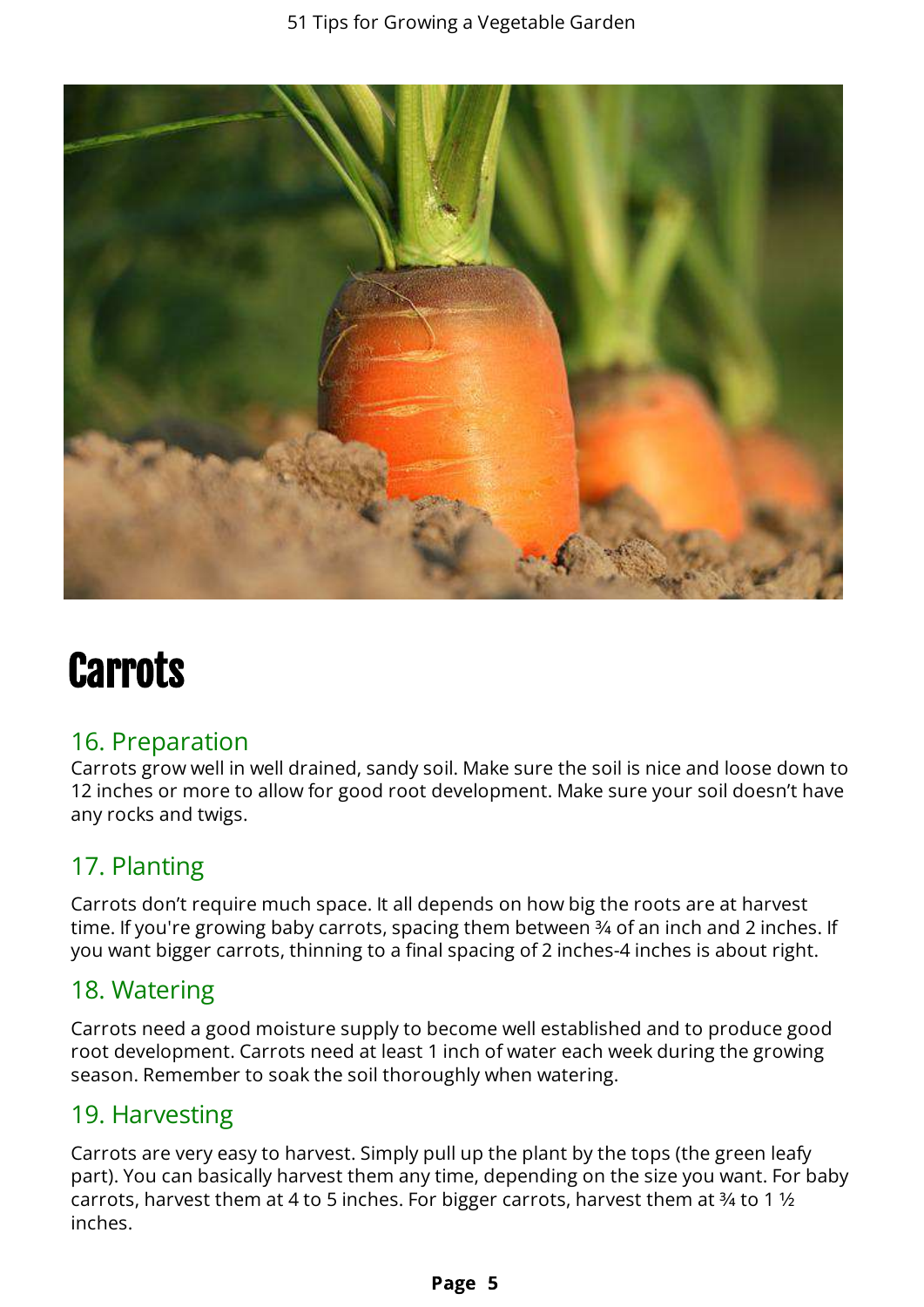

### <span id="page-7-0"></span>Peas

#### 20. Preparation

Peas need nutrient rich soil produce a good crop. Peas planted in early spring do well in raised beds that have good drainage. They can be started as soon as the soil can be worked.

### 21. Planting

Peas need to be planted 1 to 1 1/2 inches apart in all directions. The rows should be 12 to 18 inches apart. If you are planting a large bed of peas, you can plant them in a zig-zag pattern with 12 to 18 inches between the plants.

### 22. Watering

Peas need lots of even moisture throughout the growing season. They like soil with good drainage and if they stay too wet, they will get root rot.

### 23. Harvesting

You know your peas are ready to harvest when their pods are plump but not bursting. Harvest them every 2-4 days to encourage them to keep growing.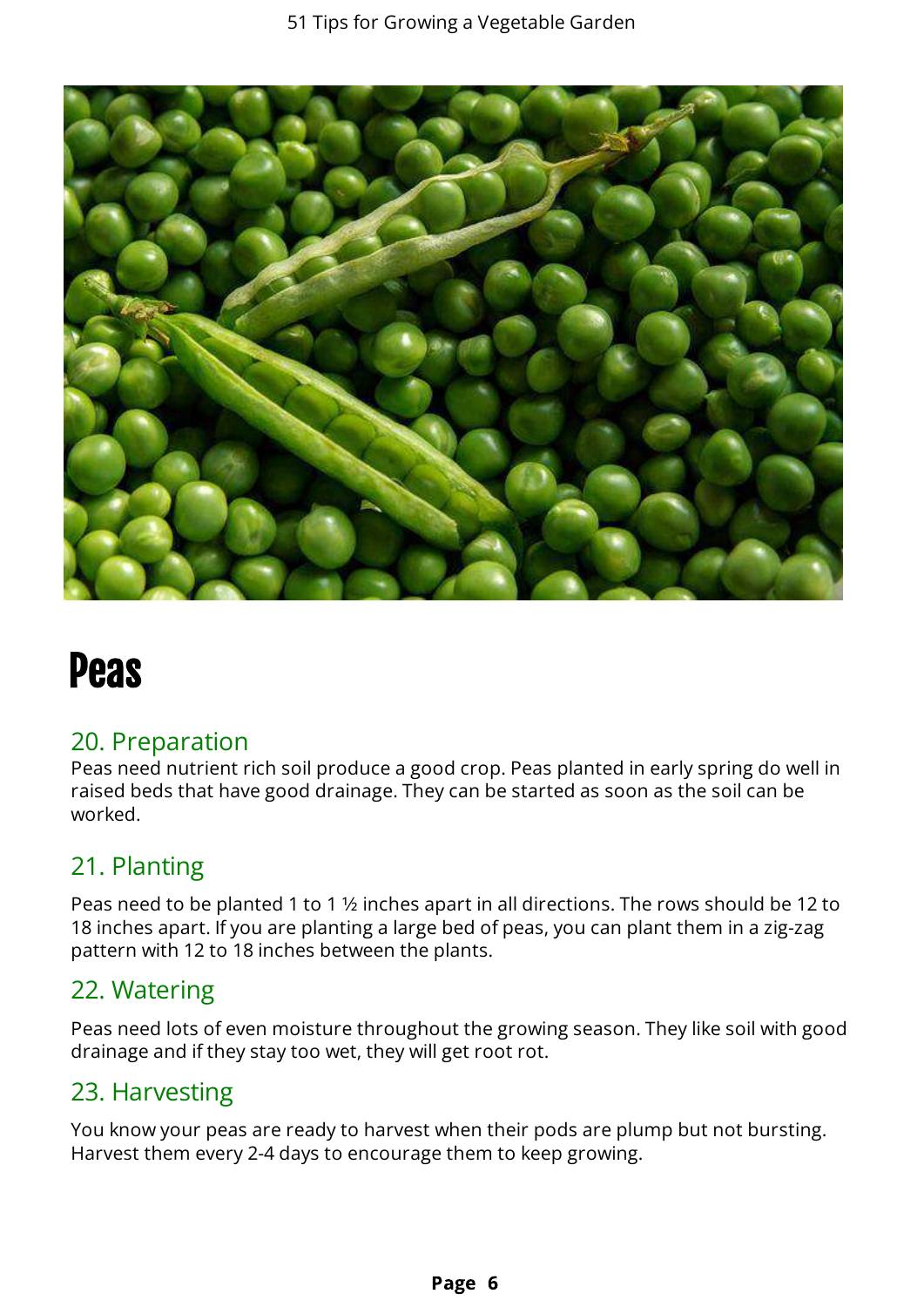

#### <span id="page-8-0"></span>24. Preparation

Green beans are easy to grow and will thrive in almost any soil. They need to have good drainage though, or the seeds will rot. To prepare the soil, break up large clods of dirt and rake the area smooth.

### 25. Planting

Plant your beans  $1$  to  $1\ 1/2$  inches deep, and  $2$  inches apart within rows. Space the rows about 24 to 36 inches. If you want lots of beans, plant beans every two weeks, until a good month and a half before first expected frost date.

#### 26. Watering

Peas need lots of moisture during germination. Water them deeply once a week, making sure the soil drains well. Once your peas have started to sprout, you don't need to irrigate them as much.

#### 27. Harvesting

Fresh beans are usually ready for harvest about 8 to 10 days after flowering. They will be pencil thin, and the beans will be bright green. The bean pods will snap easily when bent. Pinch or cut the beans off rather than pulling them.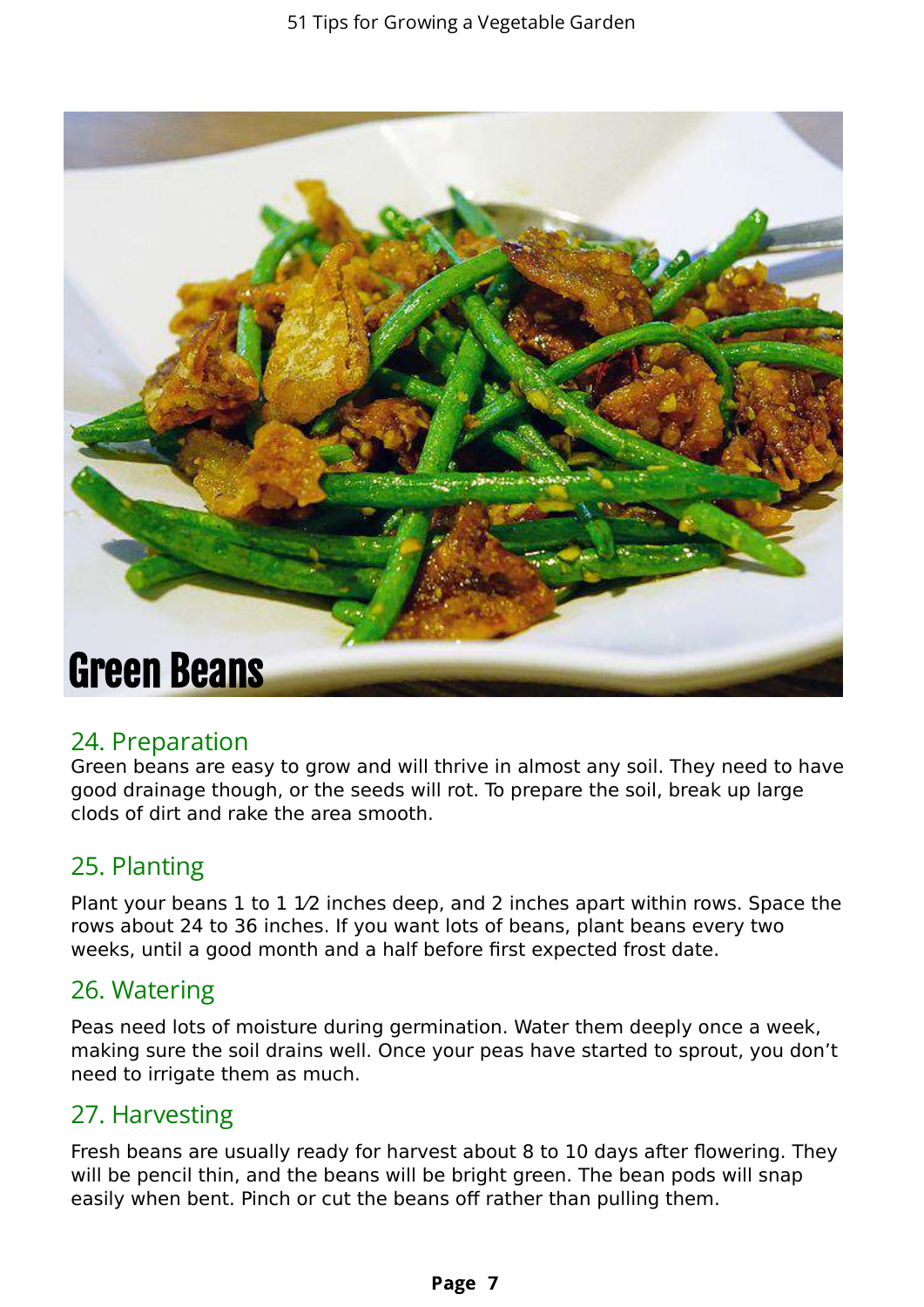

### <span id="page-9-0"></span>Potatoes

#### 28. Preparation

Potatoes need well-drained soil. It's a good idea to mix compost into your bed to make sure there are plenty of nutrients in the soil.

### 29. Planting

Plant your potato seeds in early spring, about 3 weeks before the last frost. Space your potatoes between 6 and 12 inches apart, in shallow holes (about 3 inches deep). Make the rows between 30 and 36 inches.

#### 30. Watering

Keep your potatoes evenly moist and water them deeply during dry spells. If you plant your potatoes in a hill, they will dry out quicker so watch the soil moisture carefully.

### 31. Harvesting

You'll know your potatoes are ready to harvest when their leaves die back. Some people prefer "new potatoes." These are immature potatoes that are picked several months after planting, but before the potato plants reach maturity. You can find these new potatoes when the potato plants blossom.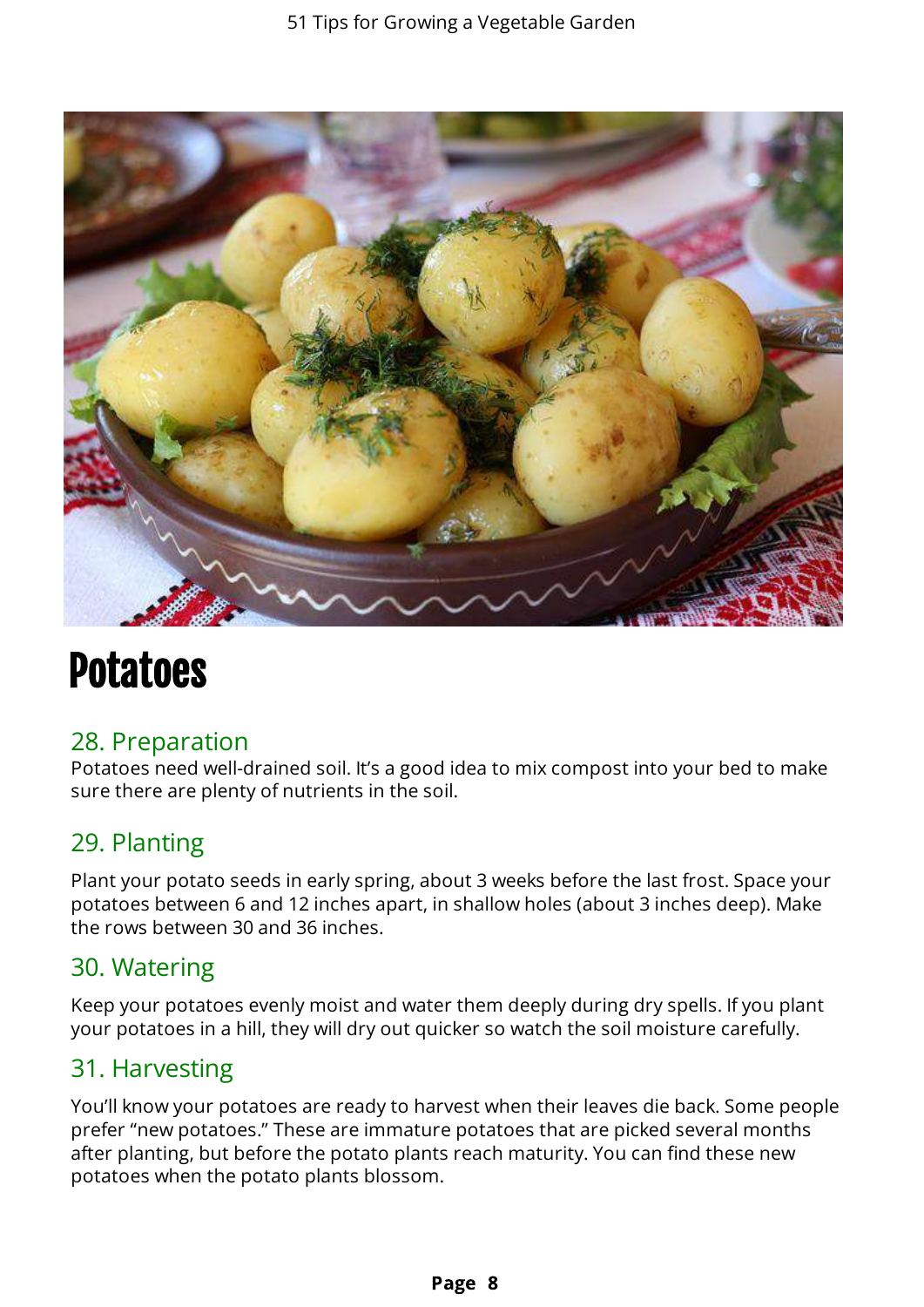

# <span id="page-10-0"></span>Bell Peppers

### 32. Preparation

Bell peppers need nutrient rich soil. They do best in well-drained soil, and lots of sun. Raised beds are great for bell peppers, with good topsoil, compost, and rotted manure mixed in.

### 33. Planting

Your bell peppers grow into small bushes, and need lots of air circulation. Give them enough room by spacing them between 12 and 18 inches apart, and in rows at least 24 to 36 inches apart.

### 34. Watering

Bell peppers need lots of water during germination. You'll need to keep them moist but not soggy. If they don't get enough water, they'll have a bitter taste. You can use mulches to help keep the soil moist.

### 35. Harvesting

You'll know that your bell peppers are ready to harvest when they turn their final color. They can be red, orange, yellow, green, or purple depending on the variety. The more you harvest, the more will grow, so pick them regularly.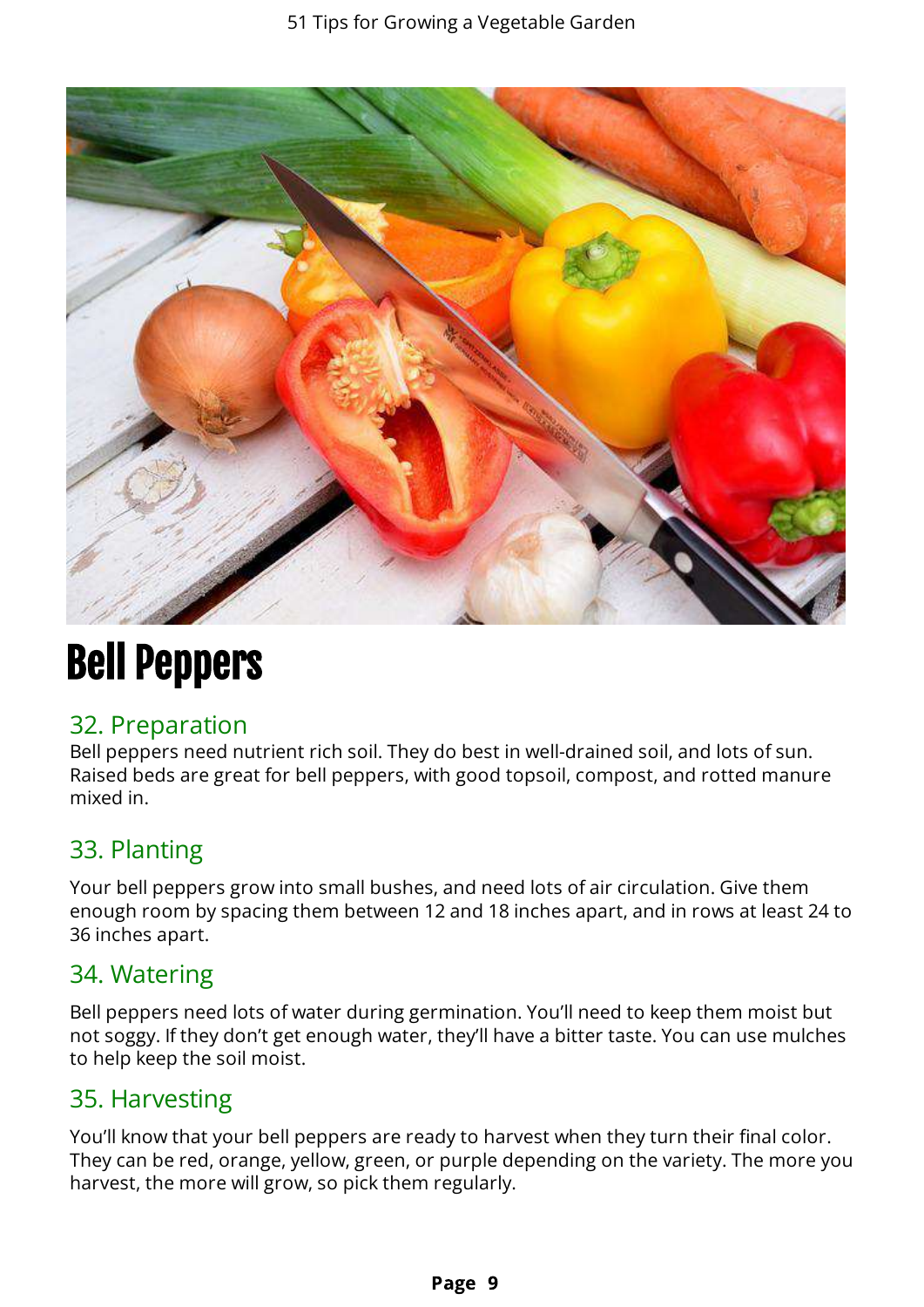

# <span id="page-11-0"></span>Watermelon

### 36. Preparation

Plant your watermelon after the soil is warm and there's no danger of frost. Watermelons grow best on a sandy soil, and it's important to plant them on raised mounds.

### 37. Planting

Watermelon vines need lots of space. Plant seeds one inch deep in hills spaced 6 feet apart. Make your rows 7 to 10 feet apart. After the seedlings start sprouting, it's a good idea to thin them to about three plants per hill.

#### 38. Watering

Watermelons have deep roots, so you seldom need to water them. In cooler areas, you can get floating row covers, drip irrigation and black plastic mulch to help produce a great crop in a short season.

### 39. Harvesting

Watermelons can be hard to tell when they're ripe. Here's a list of things to look for:

- o Light green, curly tendrils on the stem
- o Surface color of the fruit turns dull
- o The skin is tough and resist the thumbnail
- o The bottom turns a yellowish color.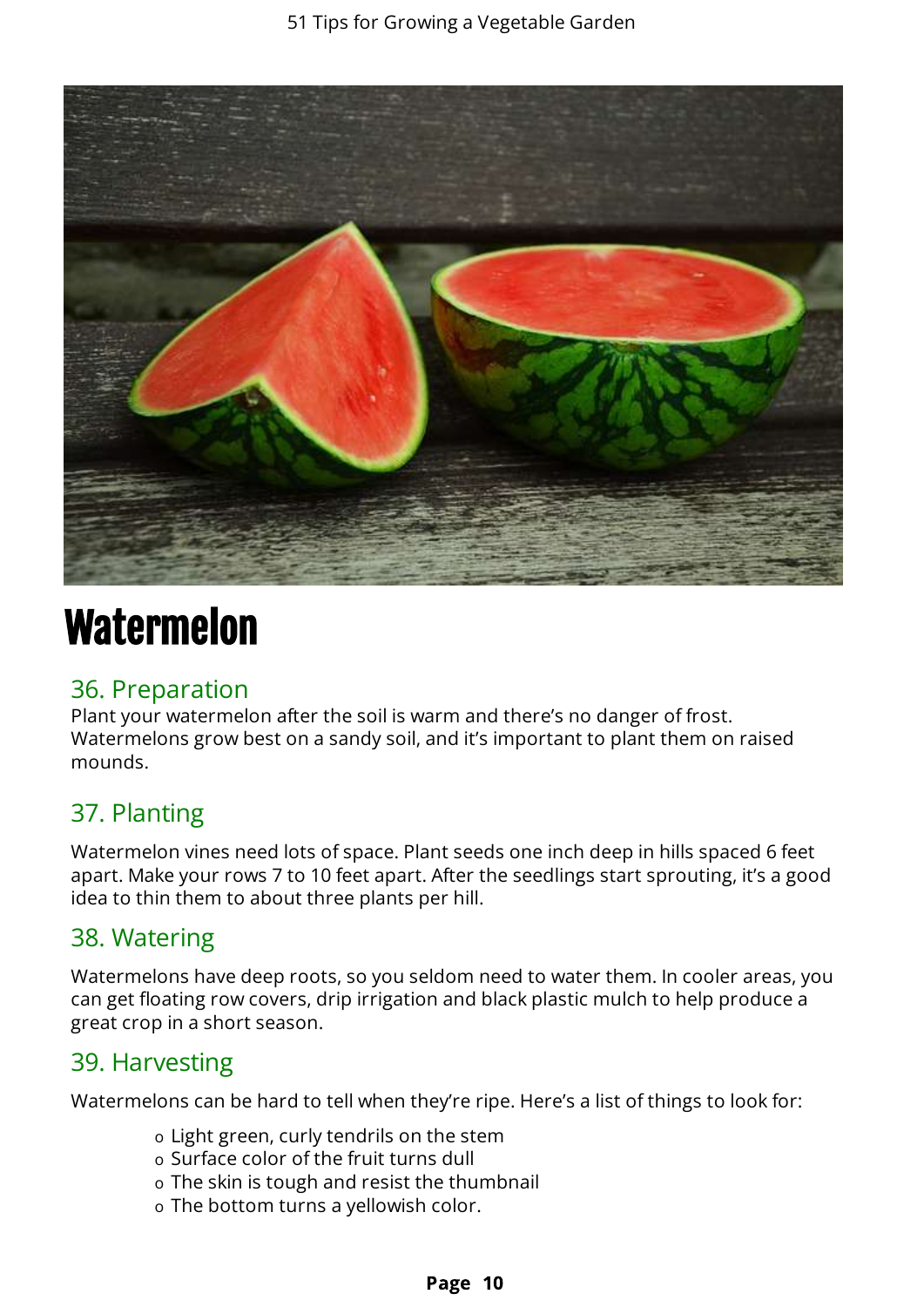

# <span id="page-12-0"></span>**Pumpkins**

### 40. Preparation

Pumpkins are sensitive to grow. The seeds need warm soil, and frost can really injure the seedlings. If you want pumpkins for Halloween, plant the seeds from late May in northern locations to early July in southern places.

### 41. Planting

Pumpkins need a minimum of 50 to 100 square feet per hill. Plant seeds one inch deep, and four or five seeds per hill. Allow 5 to 6 feet between hills, spaced in rows 10 to 15 feet apart. Once they have sprouted, thin each hill to the best two or three plants.

### 42. Watering

Pumpkin plants need to be kept weed-free by hoeing and shallow cultivation. They do okay with short periods of hot, dry weather.

### 43. Harvesting

You'll know when your pumpkins are ready to be harvested when they are a deep, solid orange, and the rind is hard. This will usually be in late September or early October, before heavy frosts. Cut the pumpkins carefully, using pruning shears or a sharp knife, and leave 3 to 4 inches of stem attached.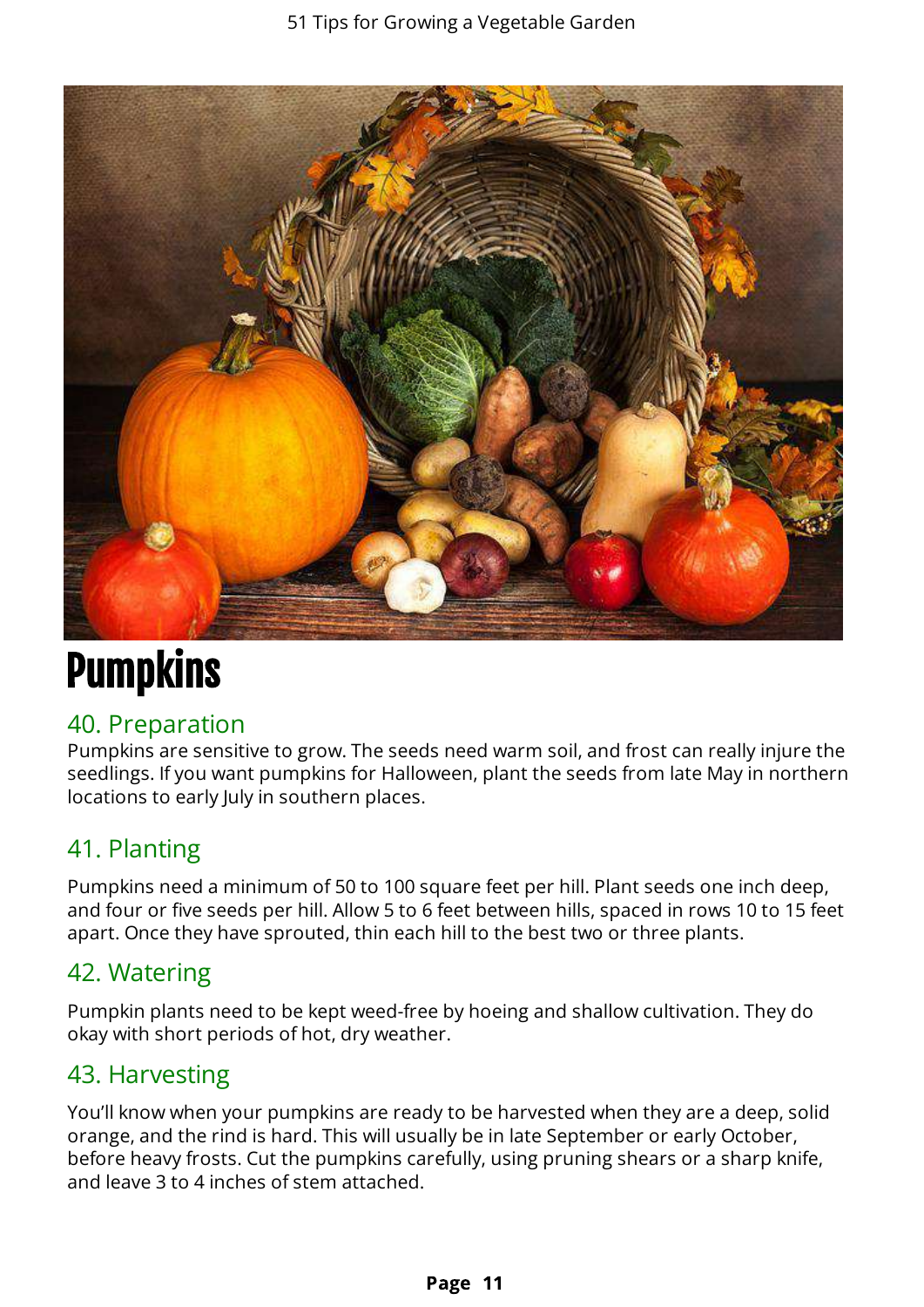

# <span id="page-13-0"></span>Summer Squash

#### 44. Preparation

Summer squash needs warm, fertile, and aerated soil. They do well with soil that has compost or well-rotted manure added to it.

### 45. Planting

One way to grow summer squash is to plant them in a corner of the garden and train the vines to grow outside of the garden. Plant them about 2 feet apart and in rows that are 2 feet apart.

### 45. Watering

Summer squash need lots of water throughout the growing season. Water them deeply during dry spells. Only water the roots; not the foliage. Watering them early morning helps prevent mildew.

### 47. Harvesting

Summer squash are ready to harvest when they turn their mature color (usually green or yellow). Straight neck, crookneck, and zucchini summer squash are ready when they reach 1  $\frac{1}{2}$  to 2 inches in diameter, while scallop summer squash are ideal at 3 to 4 inches in diameter.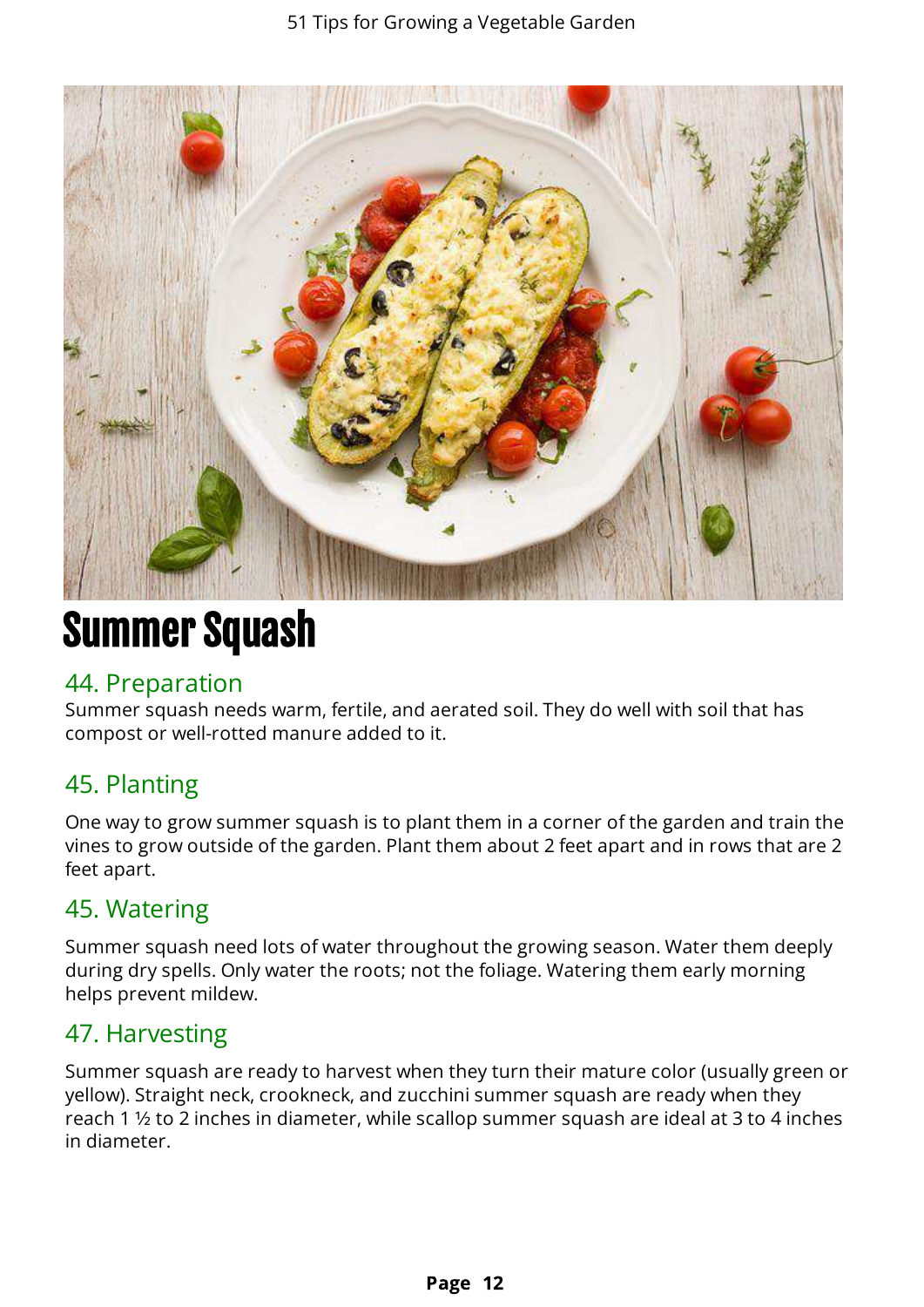

### **Strawberries**

#### 48. Preparation

Plant your strawberries in the spring. If you're planting young plants, be sure that they're certified, and disease frees. Select plants with large crowns with healthy, light- colored roots. Prepare your soil with 1-2 inches of organic matter (like compost, or well-rotted manure).

### 49. Planting

To plant your strawberry plants, make a hole big enough to spread the roots. Make the center of the hole into a hill and place the crown at soil level. Spread the roots downward and bury the strawberry plant so that the soil goes halfway up the crown.

### 50. Watering

Your strawberries will need 1 to 2 inches of water per week. This is especially important during the formation of the strawberry, from early bloom until it's time to pick them.

### 51. Harvesting

Pick your strawberries when they're fully ripened. This means leaving the berries on the plant for a day or two after they are fully colored. To pick them, snap the stem directly above the berry, rather than pulling on the berry itself.